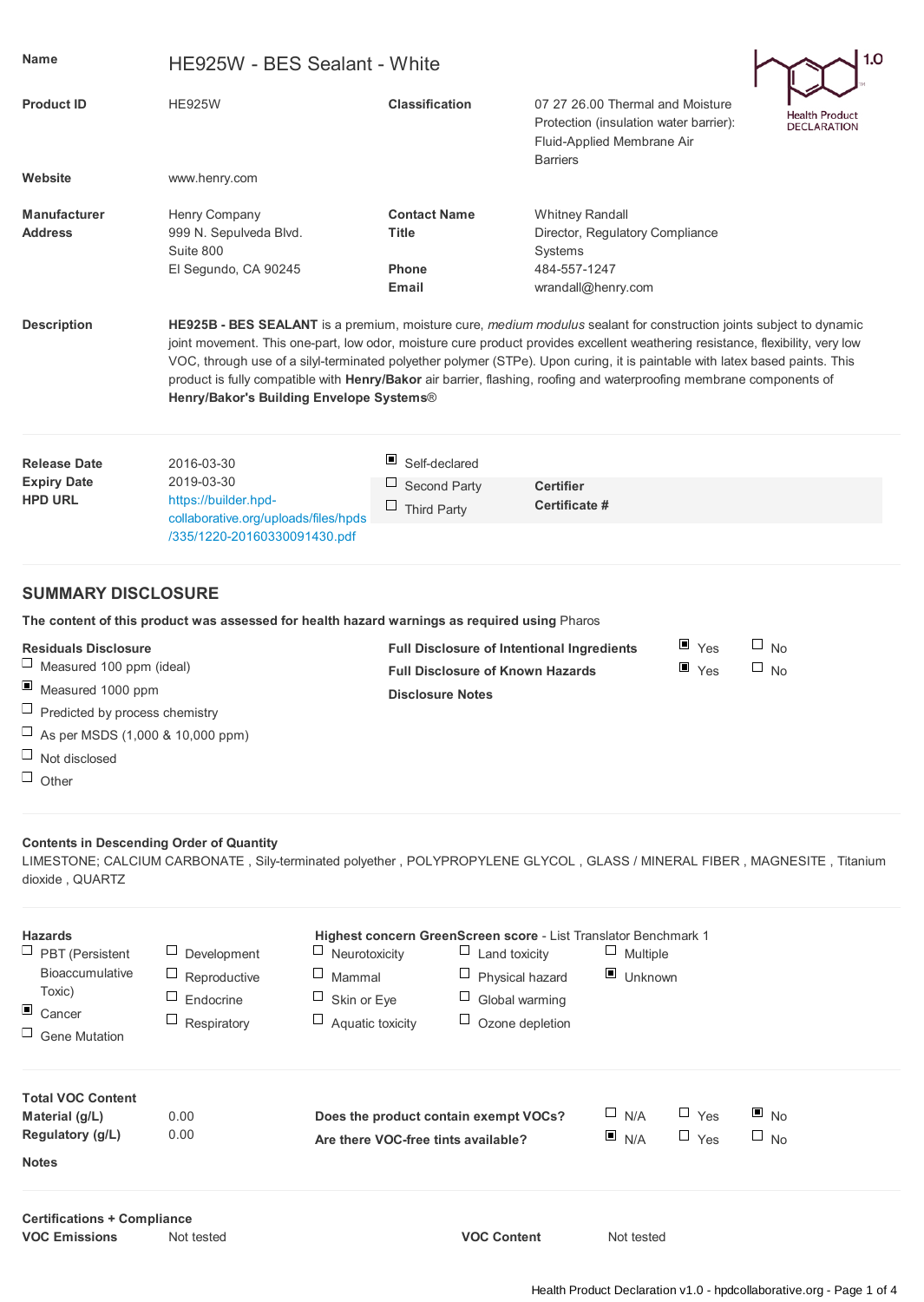The HPD Standard is solely a declaration of product content and direct health hazards associated with exposure to its individual contents. It is not a full assessment of environmental impacts from the life cycle of this product. It is not an assessment of risks associated with actual use of the product. It does not address the potential health impacts of substances used or created during manufacture that do not appear in the final product as residuals, nor substances created during combustion or other degradation processes.

This Health Product Declaration was generated following the requirements of the noted Standard version and is valid for a total of three years after date of issue or three months after a substantive change of product contents occurs. Users should verify that this Health Product Declaration is compliant with the most current version of the HPD Standard. Accuracy of claims made in this Health Product Declaration is the sole responsibility of the listed manufacturer and certifier (if applicable). The HPD Collaborative does not warrant any claim made herein, explicit or implicit. The HPD Standard is an "open standard" developed and managed by the HPD Collaborative, a nonprofit organization. For more information, visit hpdcollaborative.org.

## **CONTENT IN DESCENDING ORDER OF QUANTITY**

All ingredients must be assessed for health warnings against Priority Hazard Lists, regardless of disclosure level.

Priority Hazard Lists and information on the GreenScreen Benchmarks can be found at www.hpdcollaborative.org/hazardlists.

GS: GreenScreen Benchmark; RC: Recycled Content, PC: Post Consumer, PI: Post Industrial (Pre-consumer), BO: Both; Nano: comprised of nanoscale *particles or nanotechnology*

| <b>Name</b>                                   | <b>CAS RN</b>                           | % weight                                | GS     | RC           | <b>Nano</b>  | Role                  |  |  |
|-----------------------------------------------|-----------------------------------------|-----------------------------------------|--------|--------------|--------------|-----------------------|--|--|
| <b>Hazard A</b>                               | <b>Warning A</b>                        |                                         |        |              |              |                       |  |  |
| <b>Hazard B</b>                               | <b>Warning B</b>                        |                                         |        |              |              |                       |  |  |
| <b>Hazard C</b>                               | <b>Warning C</b>                        |                                         |        |              |              |                       |  |  |
| <b>Hazard D</b>                               | <b>Warning D</b>                        |                                         |        |              |              |                       |  |  |
| <b>Hazard E</b>                               | <b>Warning E</b>                        |                                         |        |              |              |                       |  |  |
| <b>Notes</b>                                  |                                         |                                         |        |              |              |                       |  |  |
| <b>LIMESTONE; CALCIUM</b><br><b>CARBONATE</b> | 1317-65-3                               | $40 - 45%$                              | LT-U   | $\mathsf{N}$ | $\mathsf{N}$ | Film strengthener     |  |  |
| None found                                    | No warnings found on HPD Priority lists |                                         |        |              |              |                       |  |  |
|                                               |                                         |                                         |        |              |              |                       |  |  |
| Sily-terminated polyether                     | 205265-06-1                             | 20 - 30 %                               |        | $\mathsf{N}$ | N            | Waterproofing polymer |  |  |
| None found                                    | No warnings found on HPD Priority lists |                                         |        |              |              |                       |  |  |
|                                               |                                         |                                         |        |              |              |                       |  |  |
|                                               |                                         |                                         |        |              |              |                       |  |  |
| POLYPROPYLENE GLYCOL                          | 25322-69-4                              | $10 - 20 %$                             | LT-U   | $\mathsf{N}$ | N            | Flexibilizer          |  |  |
| None found                                    |                                         | No warnings found on HPD Priority lists |        |              |              |                       |  |  |
|                                               |                                         |                                         |        |              |              |                       |  |  |
| <b>GLASS / MINERAL FIBER</b>                  | 65997-17-3                              | $5 - 10%$                               | LT-U   | N            | N            | Filler                |  |  |
| None found                                    | No warnings found on HPD Priority lists |                                         |        |              |              |                       |  |  |
|                                               |                                         |                                         |        |              |              |                       |  |  |
|                                               |                                         |                                         |        |              |              |                       |  |  |
| <b>MAGNESITE</b>                              | 546-93-0                                | $1 - 5%$                                | $LT-U$ | N            | $\mathsf{N}$ | Thixotrope            |  |  |
| None found                                    | No warnings found on HPD Priority lists |                                         |        |              |              |                       |  |  |
|                                               |                                         |                                         |        |              |              |                       |  |  |
| <b>Titanium dioxide</b>                       | 13463-67-7                              | $1 - 5%$                                | $LT-1$ | $\mathsf{N}$ | $\mathsf{N}$ | Pigment               |  |  |
|                                               |                                         |                                         |        |              |              |                       |  |  |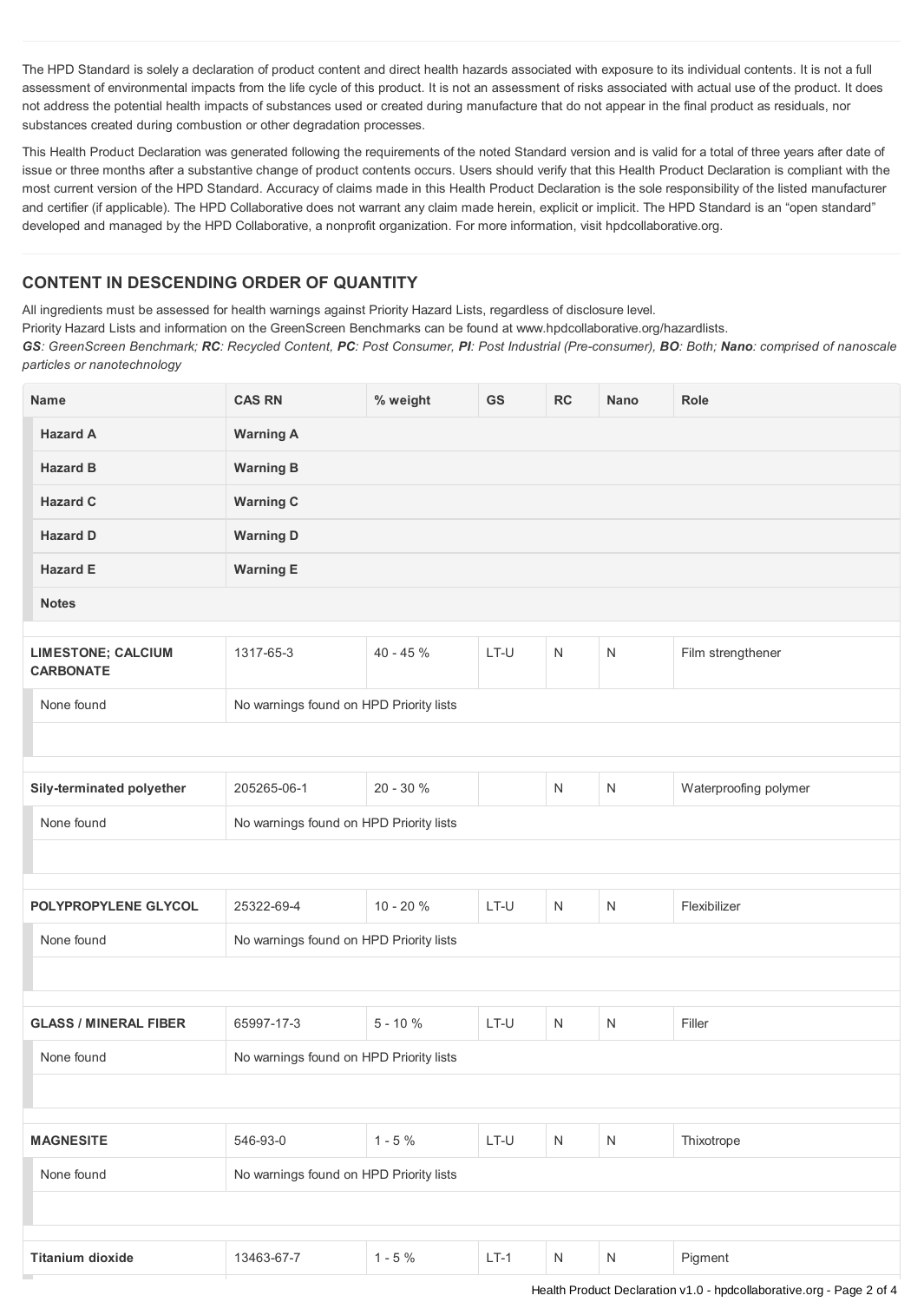This chemical is encapsulated in the liquid and is not present as a dust.

| <b>QUARTZ</b>                                                                                                                                   | 14808-60-7    |                                                                                                                | $LT-1$ |  |  | Contaminant |  |
|-------------------------------------------------------------------------------------------------------------------------------------------------|---------------|----------------------------------------------------------------------------------------------------------------|--------|--|--|-------------|--|
| <b>CANCER</b>                                                                                                                                   | RoC, Prop 65) | IARC: Group 1: Agent is carcinogenic to humans - inhaled from occupational sources (also in NIOSH-C, MAK, NTP- |        |  |  |             |  |
| This item is encapsulated in the liquid mixture and subsequently, the cured coating. It is not available as respirable dust during application. |               |                                                                                                                |        |  |  |             |  |

## **CERTIFICATIONS AND COMPLIANCE**

**Certifying Party** = First: Manufacturer's self-declaration; Second: Verification by trade association or other interested party; Third: Verification by independent certifier (ideal).

**Applicable facilities** = Manufacturing sites to which testing applies.

| <b>Type</b>          | <b>Standard or Certification</b> | <b>Certifier or Laboratory</b> |                    |                        |  |  |  |
|----------------------|----------------------------------|--------------------------------|--------------------|------------------------|--|--|--|
|                      | <b>Certifying Party</b>          | <b>Issue Date</b>              | <b>Expiry Date</b> | <b>Certificate URL</b> |  |  |  |
|                      | <b>Applicable Facilities</b>     |                                |                    |                        |  |  |  |
|                      | <b>Notes</b>                     |                                |                    |                        |  |  |  |
| <b>VOC Emissions</b> | N/A                              |                                |                    |                        |  |  |  |
|                      |                                  |                                |                    |                        |  |  |  |
|                      |                                  |                                |                    |                        |  |  |  |
|                      |                                  |                                |                    |                        |  |  |  |
|                      |                                  |                                |                    |                        |  |  |  |
|                      |                                  |                                |                    |                        |  |  |  |
| VOC Content          | Not tested                       |                                |                    |                        |  |  |  |
|                      |                                  |                                |                    |                        |  |  |  |
|                      |                                  |                                |                    |                        |  |  |  |
|                      |                                  |                                |                    |                        |  |  |  |
|                      |                                  |                                |                    |                        |  |  |  |
| Recycled Content     | Not tested                       |                                |                    |                        |  |  |  |
|                      |                                  |                                |                    |                        |  |  |  |
|                      |                                  |                                |                    |                        |  |  |  |
|                      |                                  |                                |                    |                        |  |  |  |
|                      |                                  |                                |                    |                        |  |  |  |
| Other                |                                  |                                |                    |                        |  |  |  |
|                      |                                  |                                |                    |                        |  |  |  |
|                      |                                  |                                |                    |                        |  |  |  |
|                      |                                  |                                |                    |                        |  |  |  |

## **ACCESSORY MATERIALS**

This section is for additional products required by warranty or recommended by the manufacturer for installation (such as adhesives, fasteners, or factory coatings) or for maintenance, cleaning, or operations. Refer to Health Product Declarations, published separately, for a complete view of these products. Note: This declaration is not intended to address hazards of the installation process.

| <b>Required or Recommended Product</b>                    | URL for Companion Health Product Declaration |
|-----------------------------------------------------------|----------------------------------------------|
| Condition when required or recommended and/or other notes |                                              |